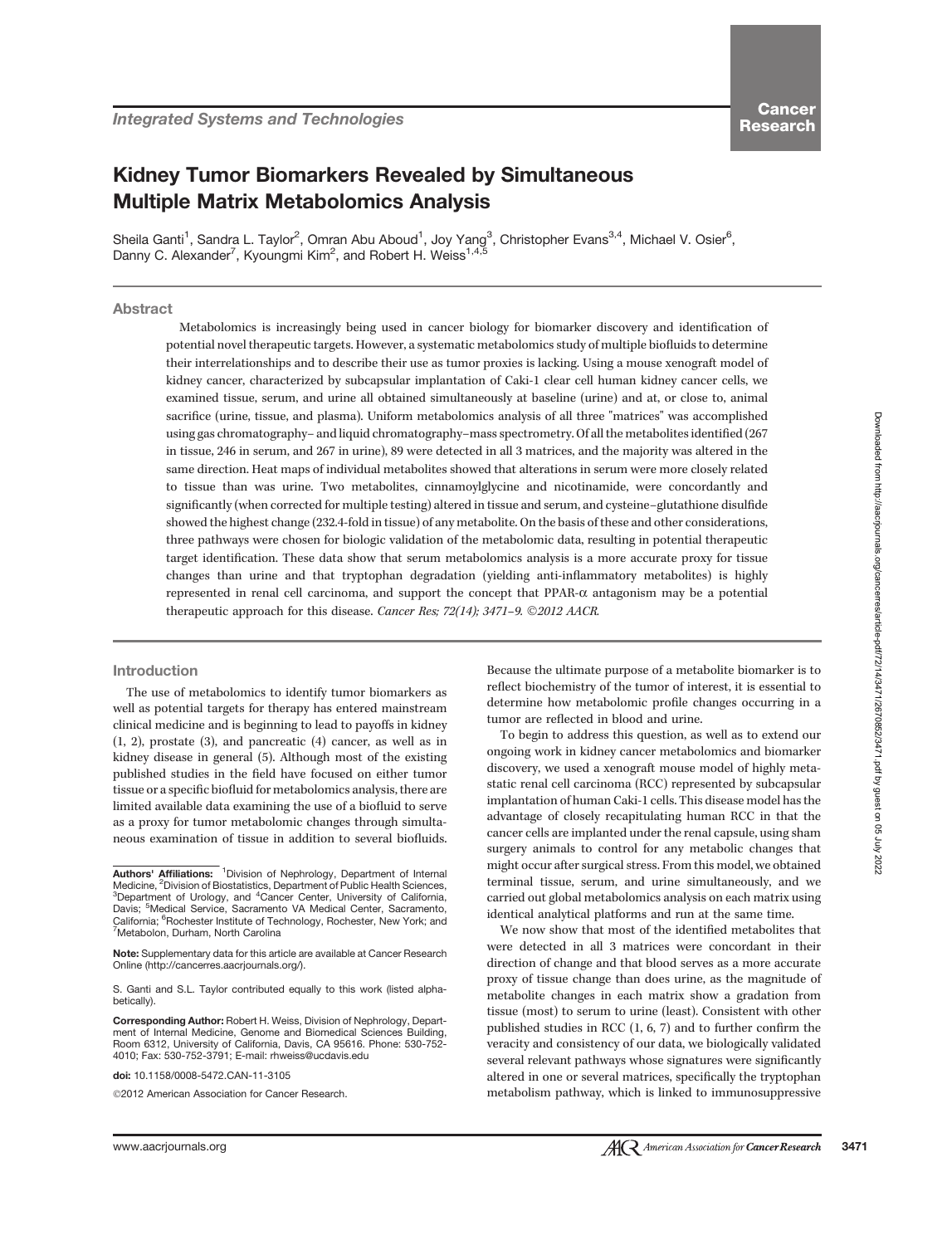metabolites. In addition, from the finding that the 2 metabolites, which were altered in all 3 matrices, are present in the peroxisome proliferator pathway, the target receptor PPAR- $\alpha$ was identified and validated in vitro. Thus, global metabolomics of a mouse xenograft model indicates that serum, and to a lesser extent urine, show utility as proxies for tumoral metabolite changes. Furthermore, validation of several identified altered pathways suggests that these could be further evaluated as potential markers and therapeutic targets for this disease.

# Materials and Methods

#### Materials

Four human proximal tubule epithelial cancer cell lines, ACHN, A498, 786-O, and Caki-1, and one "normal" derived kidney epithelial cell line, HK-2, were obtained from the American Type Culture Collection (ATCC). Primary proximal renal tubular epithelial cells (NHK) were from Lonza. All ATCC and Lonza cell lines undergo extensive authentication tests during the accessioning process as described in vendor websites. ACHN, A498, and HK-2 cells were maintained in Dulbecco's Modified Eagle's Medium, and Caki-1 and 786-O cells were maintained in RPMI, all supplemented with 10% FBS and 100 units/mL streptomycin and 100 µg/mL penicillin. Cells were maintained at 5%  $CO<sub>2</sub>$  at 37°C. Lipopolysaccharide, 1-methyl-Ltryptophan (1-MT), WY-14,643, GW6471, and  $\beta$ -actin antimouse antibody were purchased from Sigma. COX-2 anti-rabbit antibody was generously provided by Daniel Hwang (USAD-ARS, WHNRC, Davis, CA). Protease and phosphatase inhibitor cocktail for immunoblotting was obtained from Promega.

#### Mouse subcapsular xenograft model

Human Caki-1 cells  $(10^6)$  were mixed with 30% of nongrowth factor reduced Matrigel (BD) and injected into the right flanks of 2 donor nude mice. After the tumors reached 500 mm<sup>3</sup> of size, mice were sacrificed and tumors excised to prepare tumor cell suspension. Tumors were minced and passed through 70 µm Nylon cell strainer (BD Falcon) and washed with PBS to collect cell pellets. Tumor cells were resuspended in 30% Matrigel  $(10^6 \text{ cells}/20 \mu\text{L/mouse})$  for renal subcapsular implantation. Nude mice were anesthetized with isoflurane and the kidneys were exteriorized for subcapsular injection. The sham control group of mice received no injection of tumors. After injection, the kidney was returned to the abdominal cavity and the peritoneum and skin were closed by suture and metal wound clips, respectively. All of the mice were sacrificed when the xenografted animals became moribund, 34 days after surgery. Kidney plus tumor size averaged 1.62 grams at sacrifice. Terminal serum was collected, and tumor (from xenografted animals) and normal kidneys (from sham surgery animals) were removed and split for snap freezing and 10% buffered formalin fixation at sacrifice. For urine, we collected at 2 time points, one day before surgery and 32 days after surgery (2 days before sacrifice). From the frozen tissue, tumors were dissected out from adjacent noncancerous tissue, and this as well as sham control kidneys were subjected to nontargeted metabolomic analysis.

# MTT assay

A total of  $5 \times 10^4$  cells were plated in 96-well plates and incubated for 16 hours at 5%  $CO<sub>2</sub>$  at 37 $\degree$ C. After appropriate treatments, the cells were incubated in 20  $\mu$ L of thiazolyl blue tetrazolium bromide (MTT) solution (5 mg/mL in PBS) with 180 µL of the growth medium for 3 hours. Then, the MTT solution was removed and the blue crystalline precipitate in each well was dissolved in DMSO (dimethyl sulfoxide; 200 µL). Visible absorbance of each well at 540 nm was quantified using a microplate reader.

#### Immunoblotting

Cells were treated with either vehicle, LPS, or 1-MT for 72 hours. The cells were then lysed, protein was collected, and immunoblotting was carried out as previously described (8).

#### Nontargeted metabolomic analysis

The metabolomic platforms, including sample extraction process, instrumentation configurations and conditions, and software approaches for data handling, were previously described in detail (1, 9). Urinary metabolite values were creatinine normalized to account for urine concentration differences among samples, and tissue samples were normalized to equal mass before chromatographic analysis. Due to space restrictions, these techniques are further described in Supplementary Data.

#### Statistical methods

Processing of the raw data yielded 299 known metabolites from tissue, 251 from serum and 274 from urine samples from xenograft and sham surgery mice. For each matrix, metabolites observed in fewer than 3 of the samples from each of the experimental groups (xenograft and sham surgery) were excluded. This screening resulted in 267, 246, and 267 metabolites for tissue, serum, and urine, respectively, that were subsequently statistically analyzed. Missing metabolite values were imputed using the minimum observed metabolite value. Before statistical analyses, metabolite intensities were log (base 2) transformed to meet underlying assumptions of normality with a constant variance and to reduce the dominant effect of extreme values. Before log transformation, urinary metabolite values were creatinine normalized to account for urine concentration differences among samples.

The primary objective of the statistical analysis was to identity metabolites in each matrix whose concentration differentiates xenograft and sham surgery mice that potentially could serve as diagnostic biomarkers for kidney cancer as well as to elucidate alterations of metabolite signals in pathways associated with the presence of kidney cancer. To identify metabolites as potential diagnostic biomarkers for mice with kidney cancer, we aimed to (i) identify metabolites that distinguish xenograft and sham surgery mice using differential analysis, and (ii) identify sets of relevant metabolites that act synergistically within functionally defined pathways using functional score analysis.

For each tissue and serum metabolite, we identified differentially expressed metabolites between xenograft mice and sham surgery mice using  $t$  tests. For urine, because we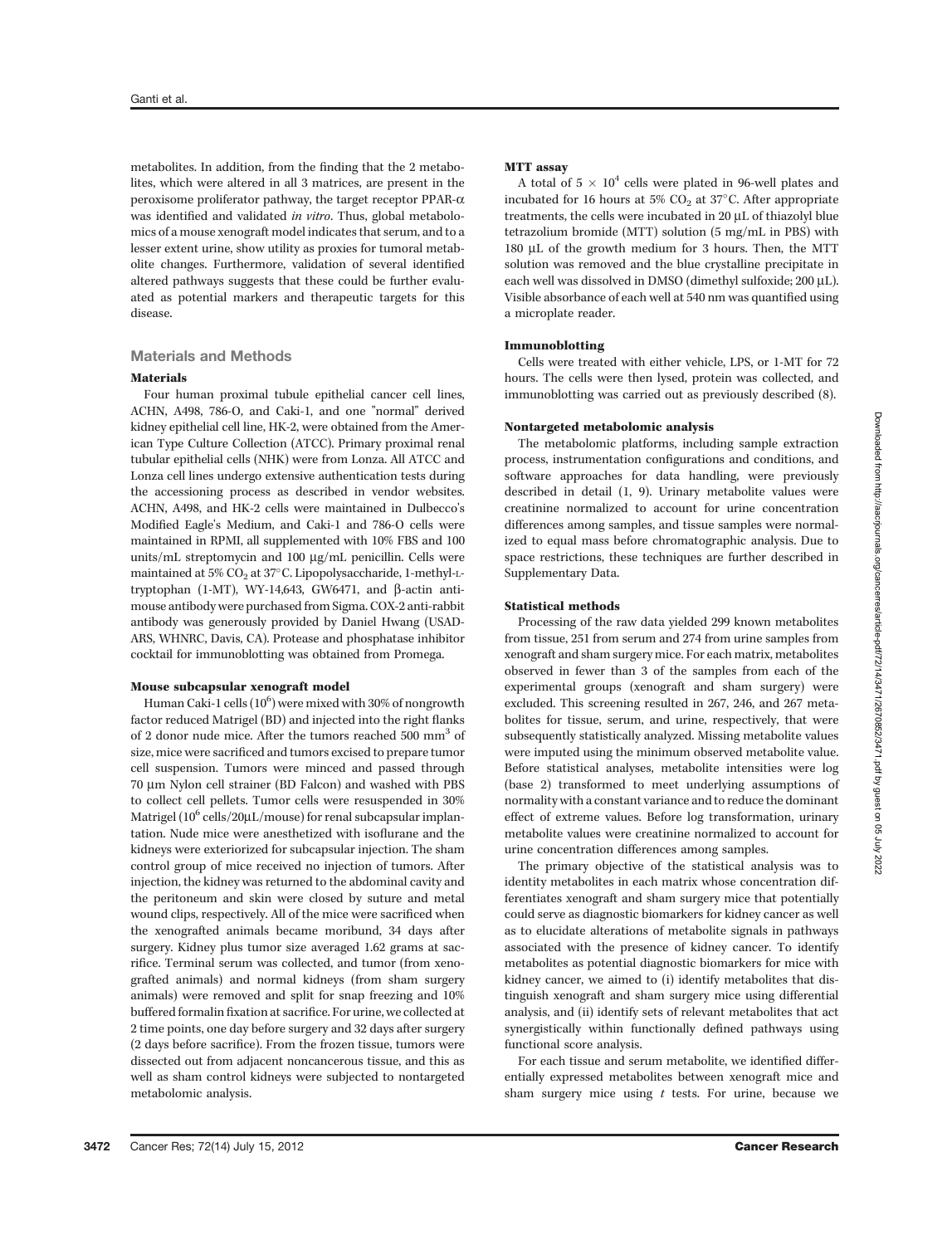measured twice 1 day before surgery and 32 days after surgery from the same animals, we used an analysis of covariance to identify differentially regulated metabolites, modeling postsurgery metabolite values as a function of cancer status, with presurgery metabolite values included as a covariate. Significance was determined based on a permutation null distribution consisting of 6,435 permutations for tissue and serum and 3,432 permutations for urine. The number of permutations was lower for urine because we had one less sample (i.e., urine samples from 8 xenograft mice and 7 sham surgery mice) available for the statistical analysis. False discovery rates (FDR) were also calculated to account for multiple testing. We also conducted a partial least squares (PLS) regression analysis for each matrix separately using all metabolites. For urine, we used the postsurgery values only for consistency with the other matrices. Leave-one-out crossvalidation was conducted using up to 10 latent components.  $R<sup>2</sup>$  was calculated as a measure of the amount of variability explained by the PLS regression, whereas the  $Q^2$  values were a measure of the predictive error of the regression. For each metabolite, the variable importance in the projection (VIP) score was calculated to determine a metabolite's influence on predicting the outcome as well as its weight in the predictor matrix, while considering the presence of multicollinearity among metabolites.

# **Results**

# Metabolomic analysis of all 3 matrices shows similarities among matrices

Eight nude mice were implanted with Caki-1 cells under the renal capsule, and 7 control mice of identical genetic background were subjected to sham surgery. Urines were collected one day before surgery and 32 days after surgery (i.e., 2 days before sacrifice). Blood (as serum) and kidney tissue were obtained simultaneously from all animals at sacrifice (34 days after surgery); the tumor  $+$  kidney weights at sacrifice averaged are given in Supplementary Table S1. All samples were subjected to simultaneous global metabolomics analysis by liquid chromatography (LC)- and gas chromatography–mass spectrometry (GC–MS) as described in Materials and Methods and Supplementary Data. The 267 metabolites identified from tissue, 246 from serum, and 267 from urine were used for further downstream analyses. As expected, many of the metabolites identified in one matrix were also found in the other(s). Of the suite of identified metabolites, 89 were detected in all 3 matrices (Fig. 1). Tissue and serum had the most identified metabolites in common, with 174 metabolites identified in both of these matrices. Interestingly, urine had fewer metabolites in common with the other matrices and had the largest number (122) of unique metabolites. Thus, there exists a closer link between tissue and serum metabolic profiles than between tissue and urine.

One goal of a biofluid study for biomarker discovery, especially in kidney cancer, is to determine whether easily accessible fluids (blood and urine in this case) can serve as proxies for what is occurring in the tumor tissue. About two-thirds of the 89 metabolites found in all 3 matrices were altered in the



Figure 1. Venn diagram of all identified metabolites in each matrix. Tissue and the indicated biofluids were analyzed by GC- and LC-MS and those metabolites identified in each of the 3 matrices are shown.

same direction (Table 1) supporting the hypothesis that metabolic changes in tissue are reflected in serum and urine. Notably, about one-third of the metabolites were altered in the opposite direction in biofluids as compared with tissue. Thus, although consistent changes in some metabolites can potentially be traced through all 3 matrices, other metabolites show differential regulation patterns, which may be consistent with the existence of nodes or convergence points in metabolic pathways.

Although most metabolites were altered in the same direction across the 3 matrices, metabolic differences between xenograft and sham surgery mice were most pronounced in tissue followed by serum and urine (Fig. 2). When metabolite changes in cancer versus control animals were compared using heat map visualization, it became obvious that differences in tissue metabolites between cancer and control are more pronounced than these differences in serum or in urine (Fig. 3A–C). This observation was also supported by  $R^2$  and  $Q<sup>2</sup>$  values adapted to evaluate the prediction performance of PLS (Supplementary Table S2).  $R^2$  values were high for all the 3 matrices when we used the first 2 or more components, suggesting the model fitness is good.  $Q^2$  values for serum were considerably smaller than for tissue but higher than urine. The finding that serum changes between cancer and control animals are more marked than urine is expected, because blood is in intimate contact with the tumor because of its abundant angiogenesis (especially in RCC), and urine is subjected to additional processing of the plasma by the kidneys.

Table 1. Number of metabolites altered in the same direction (concordant) and opposite direction (discordant) between tissue, serum, and urine

|            | Tissue vs.<br>serum | Tissue vs.<br>urine | Serum vs.<br>urine |
|------------|---------------------|---------------------|--------------------|
| Concordant | 60                  | 58                  | 61                 |
| Discordant | 29                  | 31                  | 28                 |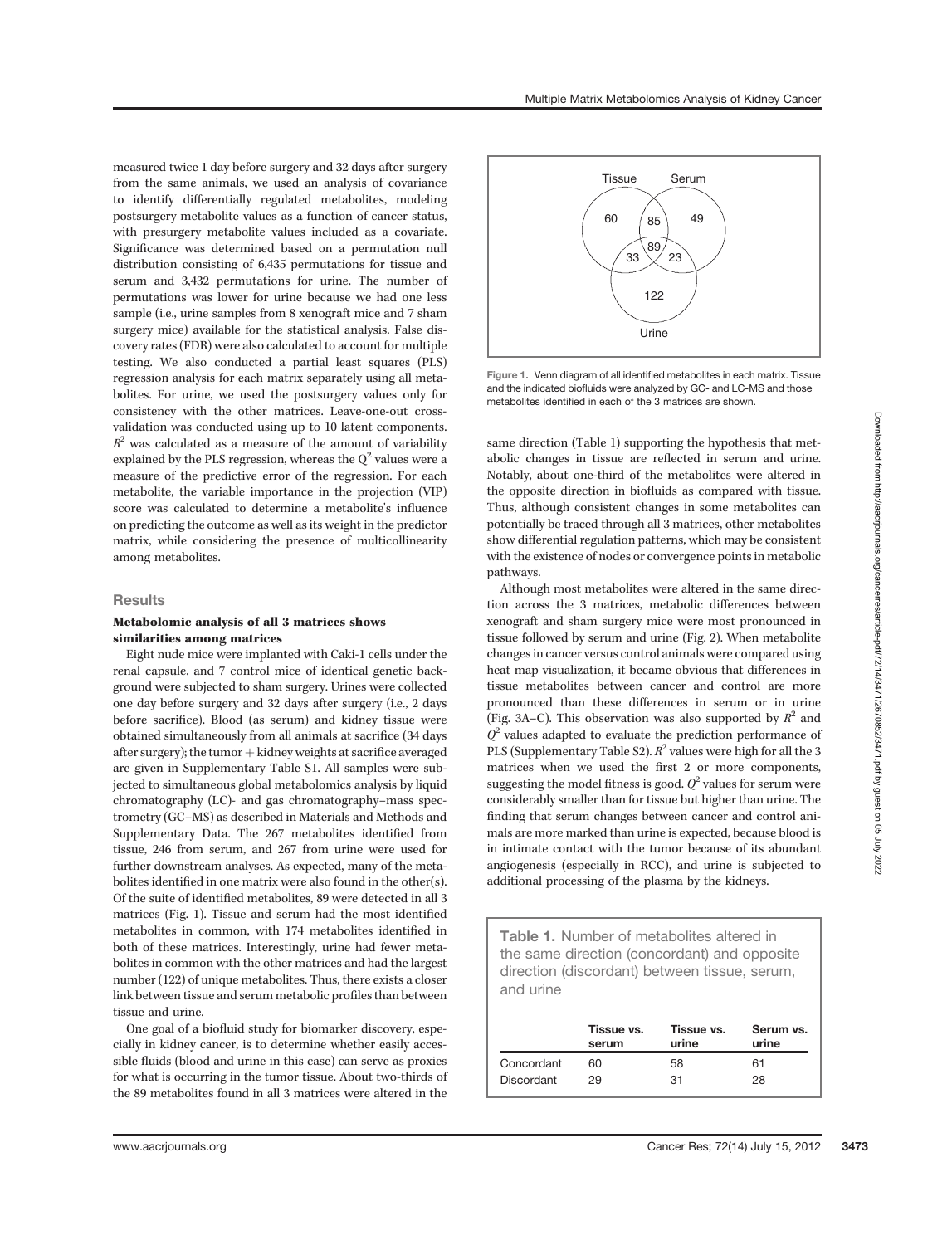

Figure 2. Variation in metabolites in each matrix. Distribution of fold change (log2) of metabolites between xenograft and sham surgery mice in the 3 matrices. Dotted line shows a  $log_2$  fold change of 1 indicating no difference between xenograft and sham surgery.

## Intermatrix comparison reveals common biochemical function among matrices

Metabolites with large changes in tissue and showing concordant and detectable changes in serum and/or urine are the most logical candidates for potential biomarkers. Consequently, to evaluate specific metabolites as potential biomarkers, we next identified metabolites that significantly differed between xenograft and sham surgery control mice but with particular attention to shared metabolites altered in the same direction (i.e., concordant) among all matrices. Tissue had the largest number of differentially regulated metabolites with 186 of the 267 metabolites in this matrix differing significantly at FDR < 0.05 between xenograft and sham surgery mice (Supplementary Table S3A). In serum, 76 of 246 differed significantly at FDR < 0.05 (Supplementary Table S3B) and in urine, no metabolites were statistically significantly different (Supplementary Table S3C). The VIP scores obtained by the PLS regression for selecting most relevant metabolites, which have a significant effect on separation between sham surgery and control samples, were in agreement with the  $(FDR)$   $P$  values from the differential analysis in terms of significance (Supplementary Table S4). Interestingly, urine has higher VIP scores compared with tissue and serum, which implies a lower proportion of relevant metabolites or a higher magnitude of correlation among metabolites with similar effects on the separation.

When examined across all 3 matrices, 5 metabolites (cinnamoylglycine, glucose, nicotinamide, phenylpropionoylglycine, and valine) were significantly downregulated in tissue and serum at FDR < 0.05 and close to significance in urine, all with  $FDR < 0.1$  and raw  $P$  value less than  $0.01$ (Fig. 4A). Looking at tissue and plasma together, there were a plethora of metabolites that were significantly and concordantly altered in these matrices, including 2 metabolites that are regulated by modulators of PPAR- $\alpha$  (nicotinamide and cinnamoylglycine; Fig. 4B). These findings suggested modulation of specific pathways by the presence of the tumor and thus identification of potential therapeutic targets (see below).

# Validation of tissue pathways supports veracity of the metabolomics data

In any high-throughput metabolomics study, key metabolic pathways, as suggested by statistical significance, need to be validated in benchtop experiments to ensure the veracity of the metabolomics data and to identify biologic correlates. Rationales for selection of metabolites in the discovery stage for further validation can include statistical significance and/or biologic evidence, such as the relative changes of metabolite expression in cancer compared with control or functional relevance of the metabolites as evidenced by their involvement in the same pathway. For such validation, we have chosen 2 separate pathways or metabolites based on the findings as discussed above: (i) the  $PPAR-\alpha$  pathway that is associated with the metabolites that were significantly altered in tissue and serum at FDR < 0.05 and in urine using less stringent FDR < 0.1 and raw P value less than 0.01 (cinnamoylglycine and nicotinamide); and (ii) the tryptophan degradation pathway in which we have seen significant changes in metabolites in human urine (2) as well as in the mouse tissue described here.

# PPAR- $\alpha$  modulation results in alteration of cell growth

As mentioned above, nicotinamide and cinnamoylglycine were 2 of the 5 significantly and concordantly changed (attenuated) in association with the cancer state in all 3 matrices (by FDR < 0.05 in tissue and blood and by FDR < 0.1 in urine; Fig. 4), and these compounds are altered by peroxisome proliferators. The PPAR- $\alpha$  pathway is known to regulate key enzymes of the tryptophan pathway (10) that leads, through quinolinate (found elevated in a previous study; ref. 1), to production of  $NAD<sup>+</sup>$ .  $NAD<sup>+</sup>$  is a strong reducing agent and is involved to a large degree with cellular energetics and other electron donor processes. Animals fed the PPAR-a agonist Wy-14,643 showed altered urinary levels of nicotinamide and cinnamoylglycine (11). Relevant to RCC, other investigators used siRNA to attenuate PPAR- $\alpha$  in Caki-1 cells to show that this receptor regulates genes involved in fatty acid metabolism (12). These findings suggested that  $PPAR-\alpha$  may be involved in tumor promotion or attenuation and prompted us to explore this nuclear receptor as a possible target in RCC. When incubated with several RCC cell lines, as well as a "normal" renal tubular epithelial cell line (HK-2) and primary RTE cells (NHK), the  $PPAR-\alpha$  agonist Wy-14,643 increased cell proliferation whereas the PPAR- $\alpha$  antagonist GW6471 had the opposite effect and was considerably more pronounced (Fig. 5). To recapitulate these data in cells, we used the Caki-1 cell line and showed the expected effects of the PPAR- $\alpha$  agonist Wy-14,643 upon tryptophan and nicotinamide levels (refs. 11, 13; Supplementary Fig. S1). Thus, PPAR- $\alpha$  may be a viable target for RCC therapy with PPAR- $\alpha$  antagonism resulting in significant inhibition of cell proliferation.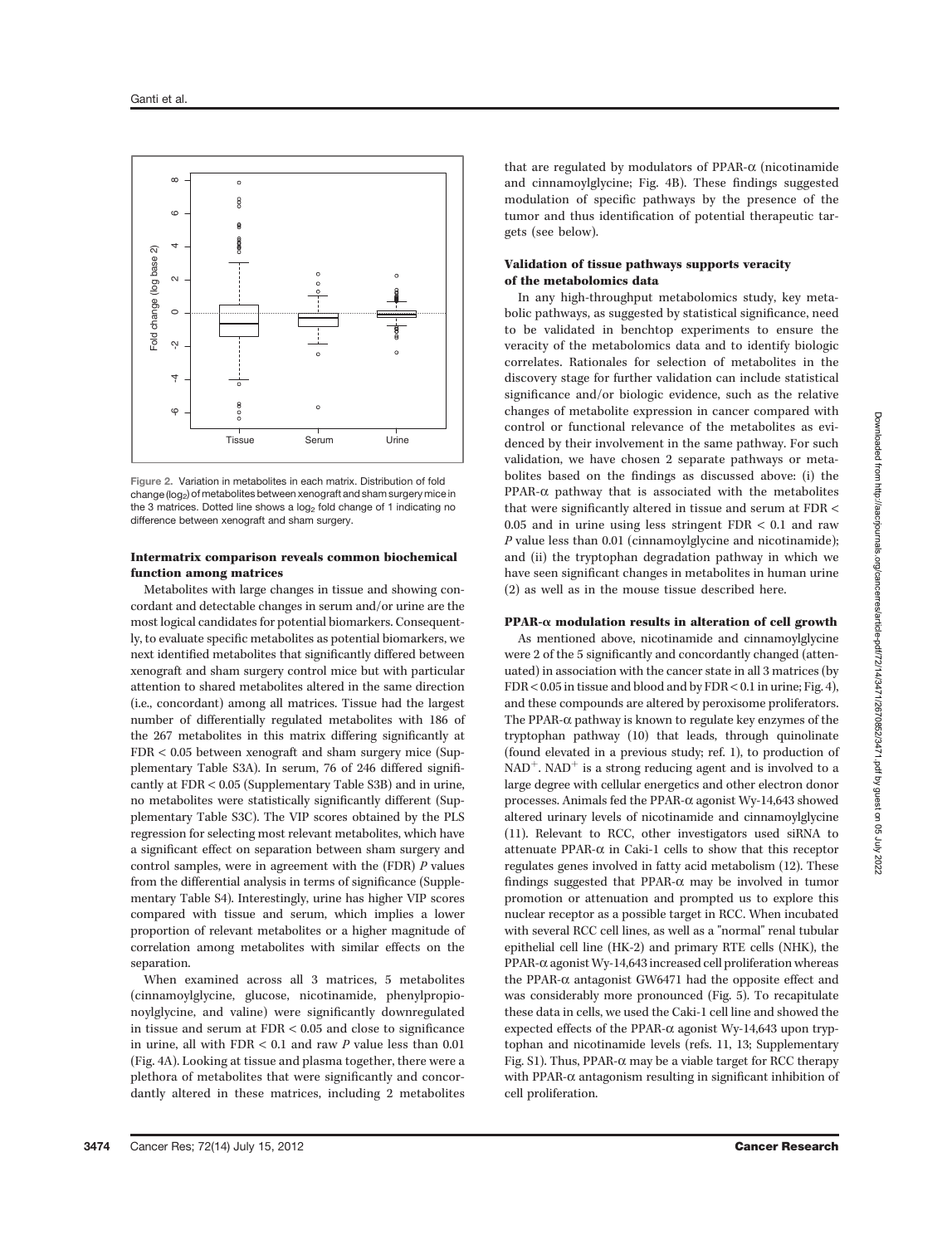

# Attenuation of the tryptophan degradation pathway results in higher levels of inflammatory markers and may contribute to immune escape

By metabolomics analysis of tumor tissue, the tryptophan level was significantly lower (0.69-fold,  $FDR = 0.0024$ ), and the downstream metabolite kynurenine was significantly elevated  $(2.78\text{-}fold, FDR = 0.0008)$  compared with controls. Our previous study using human urine showed that quinolinate, another downstream metabolite in addition to kynurenine, was elevated in human RCC (1). Taken together, these data indicated that tryptophan metabolism is increased in RCC, resulting in the decrease of tryptophan and the accumulation of downstream metabolites in xenograft tumor tissue and serum and the accumulation of such metabolites in human urine.

In our earlier metabolomics and proteomics studies, we have frequently observed altered tryptophan metabolism (1, 7). It has been shown that increased tryptophan metabolism is associated with both decreased proliferation of T cells and a reduced immune response, mediated by the enzyme indoleamine-2,3-dioxygenase (IDO; refs. 14, 15); patients with ovarian, endometrial, hepatocellular, and colorectal carcinomas have all been shown to have chronically activated IDO (14). Thus, to further validate the metabolomics data (in addition to our previously published work cited above), we reduced the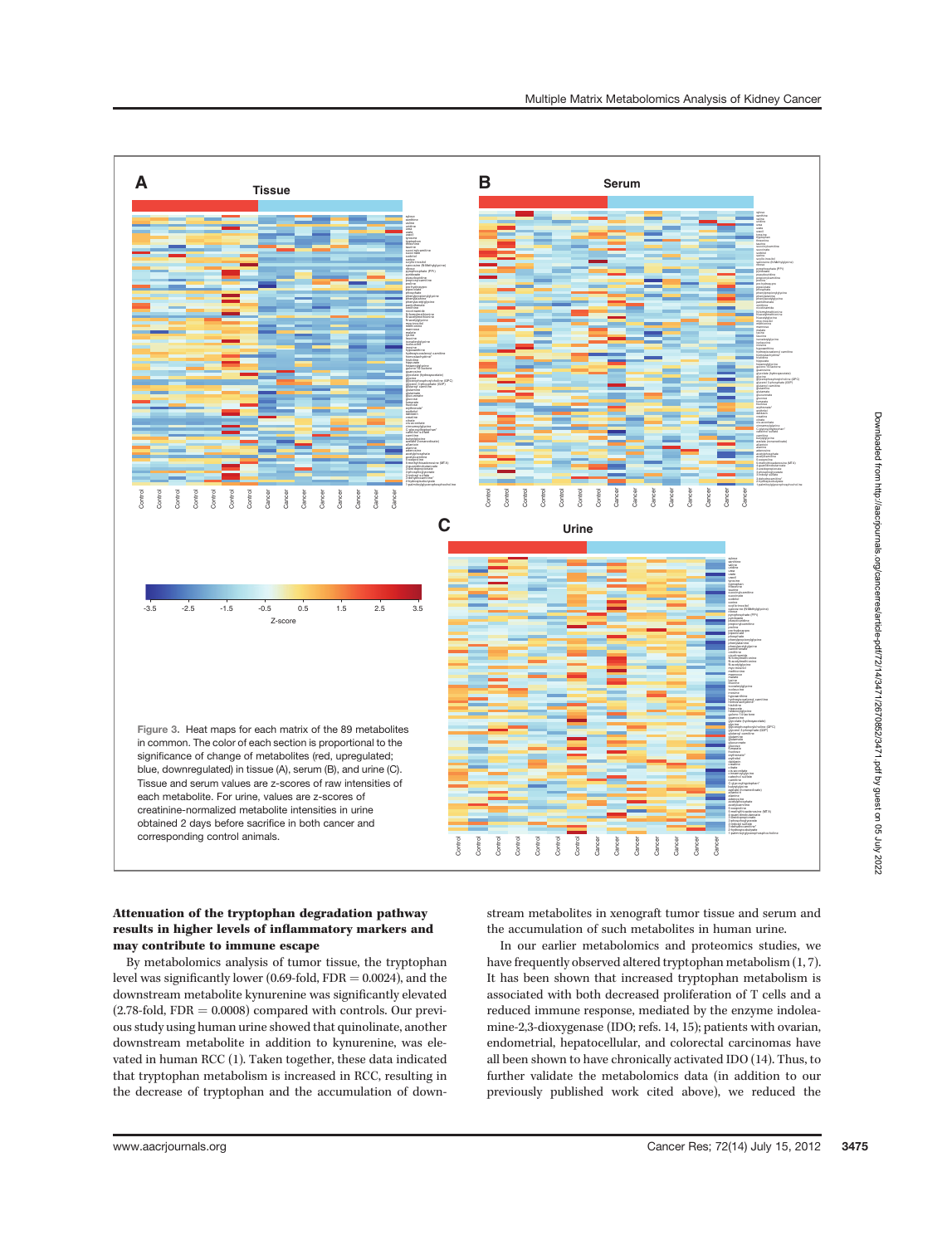

Figure 4. Comparison of metabolites across matrices. The differences in identified metabolites shown as cancer: control is indicated for each matrix [red, upregulated; blue, downregulated; solid, significant ( $P \le 0.05$ ); unfilled, not significant (P > 0.05)]. A, using raw P values; B, using FDRs. Dotted lines, concordant change across matrices.

accumulation of the downstream metabolites by inhibiting IDO and assessed the inflammatory response in the tumor cells. RCC cell lines were treated with the specific IDO inhibitor 1-MT and COX2 induction, as a measure of inflammation (16), was detected by immunoblot (Fig. 6). A dose of 200  $\mu$ mol/L of 1-MT significantly induced COX2 expression in A498 and ACHN cancer cells, thus decreased tryptophan metabolism mediated by IDO promotes inflammation. In addition, using an ACHN cell culture model, we showed a slight dose–dependent increase in tryptophan in cells treated with 1-MT (Supplementary Fig. S2), supporting the importance of this pathway in RCC. The changes in the cell lines were less pronounced than in the tissue, given the considerably lower number of cells in the former compared with the latter. These results in aggregate suggested that RCC tumors prevent an inflammatory response by increasing tryptophan metabolism, a means by which RCC is able to evade immune surveillance.

#### **Discussion**

The clinical use of omics technologies in cancer research has evolved from the direct evaluation of tumor tissue searching for prognostic markers to the use of biofluids as proxies for changes in the cancer of interest. Although it is clear that the latter approach is more readily translatable to the clinical setting, there are no currently available studies showing the use or accuracy of biofluids as a reflection of metabolomic changes within tumor tissue. That a specific biofluid can reflect metabolic changes in a cancer is a reasonable assumption because the concept behind the use of the clinical laboratory for blood chemistries assumes that tests for liver and kidney function, for example, accurately reflect changes that are occurring in these organs. Consistent with this concept, recent metabolomics studies, including some from our laboratory, have assumed that changes in the blood and urine metabolomes accurately reflect alterations in metabolic processes that are occurring in the tumor itself (as well as in any systemic effects of the malignancy), but before this study, this assumption has not been validated. For these reasons, we have undertaken a comprehensive metabolomics analysis of tissue, blood, and urine taken simultaneously from an anatomically accurate RCC mouse xenograft model. In light of the data obtained from this study, it is evident that blood is a decent proxy of tumoral metabolomic changes, whereas urine is less reflective of such changes.

Some of the suite of metabolomic changes seen here can be correlated to changes in metabolic pathways. In particular, glycolysis and the citric acid cycle are involved in the Warburg effect, and the examination of individual metabolites in these pathways shows that citrate, which is 21-fold increased in cancer tissue (FDR  $P$  value  $= 0.0005$ ), is also increased in urine (although nonsignificantly in this study) as a possible tissue proxy. It is highly likely that, although tissue glycolysis is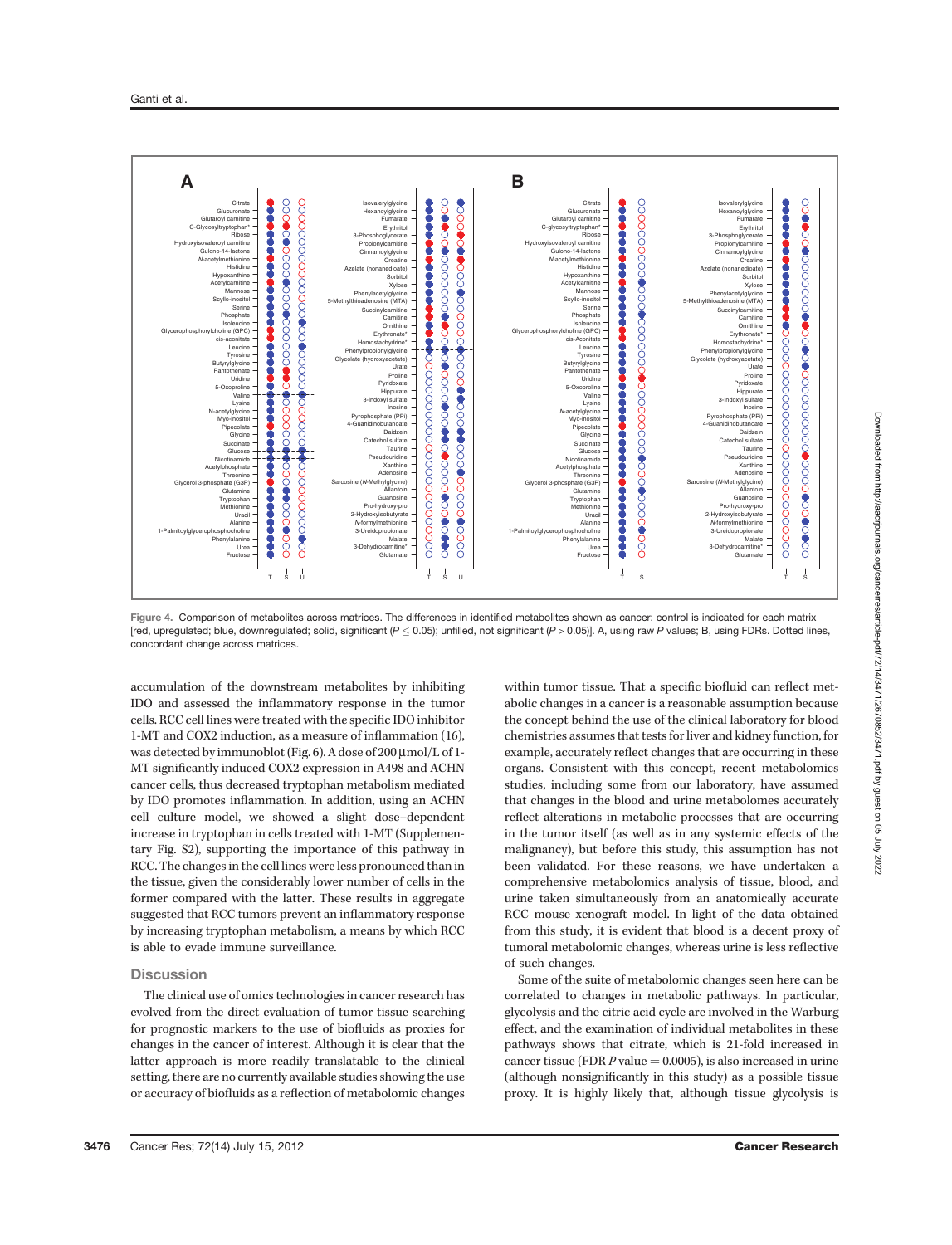

Figure 5. PPAR- $\alpha$  modulation affects RCC and other renal epithelial cell lines. The indicated cell lines (NHK, primary human renal tubular epithelial cells) were grown to confluence and incubated continuously with the indicated concentrations (10-100  $\mu$ mol/L) of the PPAR- $\alpha$  agonist Wy-14,643 or antagonist GW6471. An MTT assay was carried out as described in Materials and Methods. The experiment shown is representative of 3 experiments. Asterisks indicate significance at a P value < 0.05 when compared with the DMSO-treated control for that cell line.

elevated in our analysis consistent with the Warburg effect, it is being shunted into biosynthetic pathways rather than through the citric acid cycle as is evidenced by significantly lower tumor levels of fumarate (0.6525-fold,  $FDR = 0.0029$ ; see Supplementary Table S2A). In addition, the acylcarnitines, which we have shown to be increased in the urine of RCC patients (17), were found to be increased consistently in tissue (e.g., acetylcarnitine increased 3.2016-fold,  $FDR = 0.0005$ ; butyrylcarnitine increased 19.2149-fold,  $FDR = 0.0005$ ) but not in serum and urine in the xenograft model, highlighting a difference between mouse and human. Nonetheless, the data from this study support our earlier data (17) and indicate that human urinary acylcarnitines are excellent proxies of tissue changes and, for this reason, could be developed further as potential biomarkers.

Among all measured metabolites, the compound that had the highest magnitude of change was tissue cysteine–glutathione disulfide (CSSG), which was 232.4 times higher in cancer  $(FDR = 0.0005)$ . Although also identified in serum, this compound was not significantly changed in that matrix and was below the detection limit in urine. Elevated levels of CSSG and GSSG are a signature of oxidative stress and, in light of the finding of significant changes in CSSG, GSSG, and GSH in the xenograft tissue, implicate the oxidative stress pathway as being important in kidney cancer, as has been reported by others in RCC cell lines in general (18). However, in urine and serum, these signature metabolites were below the limit of detection and thus, although an important pathway in cancer, glutathione and the oxidative stress pathways are unlikely capable of being biofluid proxies of tumor tissue events or biomarkers or RCC.

The PPARs belong to the nuclear hormone receptor superfamily and are involved in the transcriptional activation of many target genes regulating energy metabolism, adipogenesis, angiogenesis, cell proliferation, and inflammation (19). The PPAR family consists of 3 subunits  $(\alpha, \beta/\delta, \text{ and } \gamma)$  that heterodimerize with the retinoic acid receptor (RXR) and bind to DNA to either activate or repress expression of a variety of inflammation-related genes (19). PPAR- $\alpha$  is expressed in many tissues, but it is found at particularly high levels in tissues that require fatty acid oxidation as a source of energy such as liver, kidney, and heart, consistent with its known physiologic role (20); its signature was detected in all 3 matrices in our study. Consistent with our findings that a PPAR- $\alpha$  agonist increases



Figure 6. 1-Methyltryptophan increases an inflammatory marker in cancer cells. The RCC cell lines A498 and ACHN were grown to confluence and treated for 72 hours with 1-methyltryptophan as indicated. Whole-cell protein extracts were then run using 10% SDS-PAGE and incubated with the indicated antibodies. Actin is a loading control and LPS is a positive control. The experiments shown are representative of 3 independent experiments. Densitometry measurements are shown for this blot: incubation of both cell lines with 1-MT at 200 umol/L was significant  $(P = 0.015$  for A498 and  $P = 0.034$  for ACHN).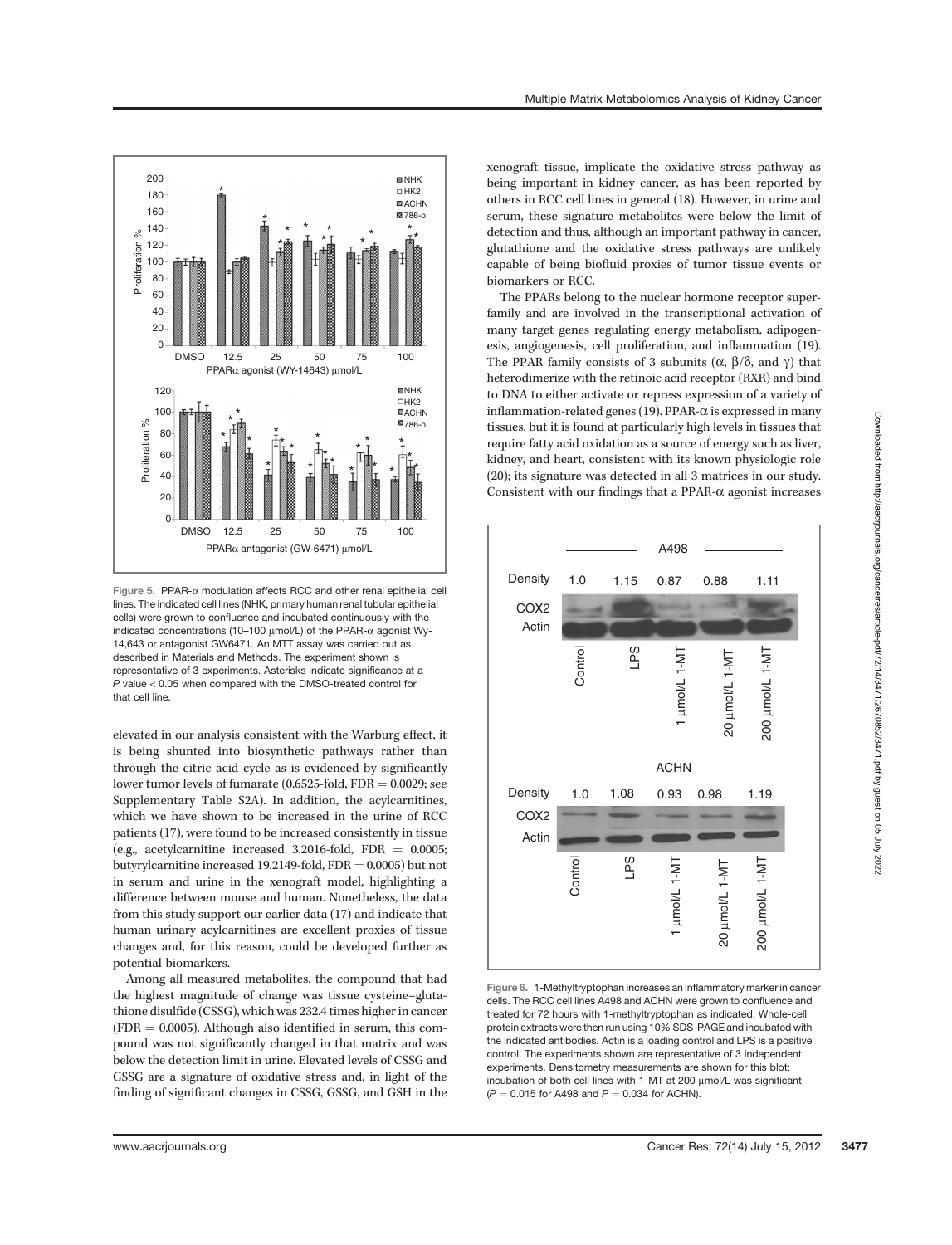RCC cell growth, administration of the agonist WY-14,643 has been shown to significantly induce proliferation of the breast cancer cell lines MCF-7 and MDA-MB-231 (21). It has also been proven that long-term feeding of Wy-14,643 caused a 100% incidence of liver tumors in wild-type mice, whereas PPAR- $\alpha$ -null mice was refractory to the same treatment (22). Other PPAR- $\alpha$  agonists such as chlorinated paraffin (C12), cinnamyl anthranilate, perchloroethylene, and trichloroethylene also caused kidney tumors in rats (23). In accordance with the previous studies, our results parallel effects with a PPAR- $\alpha$ agonist and antagonist. A previous study with humans showed that administration of Wy-14,643 significantly attenuated urinary cinnamoylglycine (9-fold; ref. 11), a finding that is in agreement with our observations about this metabolite. Attenuation of the PPAR- $\alpha$  pathway may therefore present a novel therapy in treating not only kidney cancer, as evidenced by our data, but also other solid tumors.

The metabolites in the tryptophan and nicotinamide pathways were well represented in the tumor tissue and intersect at the metabolite quinolinate. We have regularly observed tryptophan metabolites and an altered tryptophan metabolism pathway in our RCC metabolomics and proteomics studies (1, 7), and other investigators have observed a decrease in serum tryptophan in RCCs of all grades (24), similar to what we have observed in this study. In addition to being elevated in mouse tissue and human urine, one of these metabolites, quinolinate, stimulates proliferation of some ccRCC cell lines (1). Perhaps more importantly, IDO, which catalyzes in early step in tryptophan metabolism, regulates conversion of tryptophan to immunosuppressive metabolites that could work to the tumor's advantage (15). Here we show that inhibition of IDO produces an inflammatory response in ccRCC cell lines, likely by increasing tryptophan metabolites, as evidenced by increased COX2 levels in 2 RCC cell lines. Thus, the tryptophan metabolites that we have observed in urine and tissue could have mechanistic functions in addition to being potential biomarkers. The mechanism of immune suppression by tryptophan metabolites has been extensively studied in immune cells in pregnancy (25) and, to a lesser extent, in solid tumors (26). A very recent study in mouse gastrointestinal stromal tumors (GIST) showed that imatinib therapy induced apoptosis within GIST tumors by reducing tumor-cell expression of IDO (15), an event likely associated with decreased immuno-

**References** 

1. Kim K, Taylor SL, Ganti S, Guo L, Osier MV, Weiss RH. Urine metabolomic analysis identifies potential biomarkers and pathogenic pathways in kidney cancer. OMICS 2011;15:293–303.

- 2. Kim K, Aronov P, Zakharkin SO, Anderson D, Perroud B, Thompson IM, et al. Urine metabolomics analysis for kidney cancer detection and biomarker discovery. Mol Cell Proteomics 2009;8: 558–70.
- 3. Sreekumar A, Poisson LM, Rajendiran TM, Khan AP, Cao Q, Yu J, et al. Metabolomic profiles delineate potential role for sarcosine in prostate cancer progression. Nature 2009;457:910–4.
- Bathe OF, Shaykhutdinov R, Kopciuk K, Weljie AM, McKay A, Sutherland FR, et al. Feasibility of identifying pancreatic cancer based on serum metabolomics. Cancer Epidemiol Biomarkers Prev 2011;20: 140–7.

suppressive metabolites. Even though our data show that tryptophan metabolism seems to be increased in ccRCC tissue, nicotinamide metabolism is decreased. This could be attributed to usage of nicotinamide as an electron scavenger (27) and/or to its function to promote cell viability and reduce inflammation (28).

There is always justifiable concern that any study in rodents may have limited applicability to human medicine. We have tried to mitigate these concerns in several ways. Most importantly, our xenograft model is based on subcapsular implantation of a human RCC cell line; such placement recapitulates the anatomy of the human tumor and would be expected to have similar access to blood and urine as would occur in RCC patients. In addition, the control animals were subjected to sham surgery and kidneys from these animals, rather than contralateral kidneys from the cancer animals, were used as controls to minimize systemic tumor effects that would likely be seen in the contralateral tissue. For the metabolomics analyses, we have used identical platforms as was used in our previous studies in human urine (1, 2), allowing relationships to be accurately made between species.

In summary, this study represents for the first time a comprehensive metabolomics evaluation of cancer, including tumor tissue as well as the 2 most significant and commonly accessed biofluids, serum and urine. Data presented here show that, not unexpectedly, in kidney cancer blood is a better proxy for tumoral changes than is urine. Furthermore, we have used pathway and network analysis to discover and validate several important metabolic processes that may result in the discovery of novel diagnostic targets and therapeutic approaches for ccRCC.

#### Disclosure of Potential Conflicts of Interest No potential conflicts of interest were disclosed.

#### Grant Support

This work was supported by NIH grants 5UO1CA86402 (Early Detection Research Network), 1R01CA135401-01A1, and 1R01DK082690-01A1, and the Medical Service of the US Department of Veterans' Affairs (all to R.H. Weiss). The costs of publication of this article were defrayed in part by the payment of page charges. This article must therefore be hereby marked advertisement in accordance with 18 U.S.C. Section 1734 solely to indicate this fact.

Received September 16, 2011; revised April 23, 2012; accepted May 14, 2012; published OnlineFirst May 24, 2012.

- 5. Weiss RH, Kim K. Metabolomics in the study of kidney diseases. Nat Rev Nephrology 2011;8:22–33.
- 6. Perroud B, Lee J, Valkova N, Dhirapong A, Lin PY, Fiehn O, et al. Pathway analysis of kidney cancer using proteomics and metabolic profiling. Mol Cancer 2006;5:64.
- Perroud B, Ishimaru T, Borowsky AD, Weiss RH. Grade-dependent proteomics characterization of kidney cancer. Mol Cell Proteomics 2008;8:971–85.
- 8. Inoue H, Hwang SH, Wecksler AT, Hammock BD, Weiss RH. Sorafenib attenuates p21 in kidney cancer cells and augments cell death in combination with DNA-damaging chemotherapy. Cancer Biol Ther 2011;12:827–36.
- 9. Evans AM, DeHaven CD, Barrett T, Mitchell M, Milgram E, Integrated, nontargeted ultrahigh performance liquid chromatography/